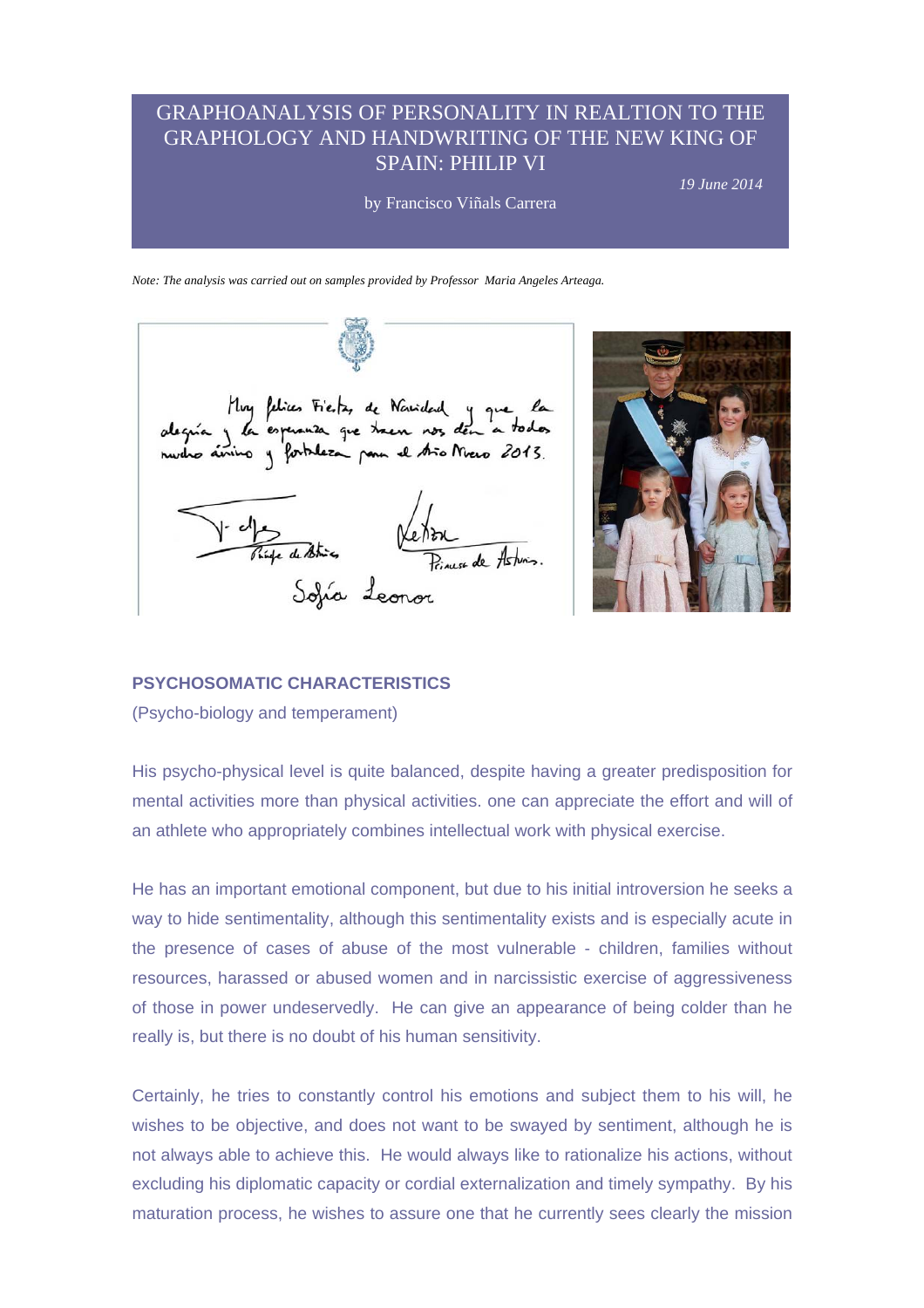of representing the image of the country and that of coordinator for the harmonization of the highest goals of the country. Thus, he manages to balance sentiment and reason.

He has some resistance to continued activity, on the other hand he does not have any trouble gaining confidence and developing in the environment and to the functions to which he has committed himself.

Due to his good predisposition, he is responsible in his actions. He wants to act with prudence and at first will try to examine and assess thoroughly all the pros and cons. His self-criticism and reflection can sometimes make him hesitate or doubt a little before making the decision which he considers most appropriate.

He is scrupulous and concerned about work. He wants to comply and achieve a real efficiency.

He tends to investigate and seek clarity, he is deliberate, but at the same time, capable of accelerating the momentum when necessary.

Ultimately he likes to organize and ensure that responsibilities are entrusted to him. Intimately he likes having his work noticed because it helps him achieve a greater degree of personal certainty. One must take into account that part of an introverted predominance, which sometimes can be interpreted erroneously as "distant" and for others perhaps "lack of character", which is not the case here; is simply a self-defense mechanism or an analysis of the interlocutor (he does not take part in learning more about the other party in a process of data synthesis-analysis). He has been gradually reducing this and has already come a long way in this regard.

# **MORAL - VOLITIONAL CHARACTERISTICS**

(Character)

He reflects a good level of willpower. He is a receptive active person who directs the actions. He knows how to adapt to circumstances. There is a slight struggle between the desire to please and withdrawal or sometimes mistrust which originates from the natural tendency of the introvert who constantly struggles to impart a change moreover he unavoidably needs this due to his circumstances. He accepts this and therefore adapts. On the other hand, he totally overcomes this when he already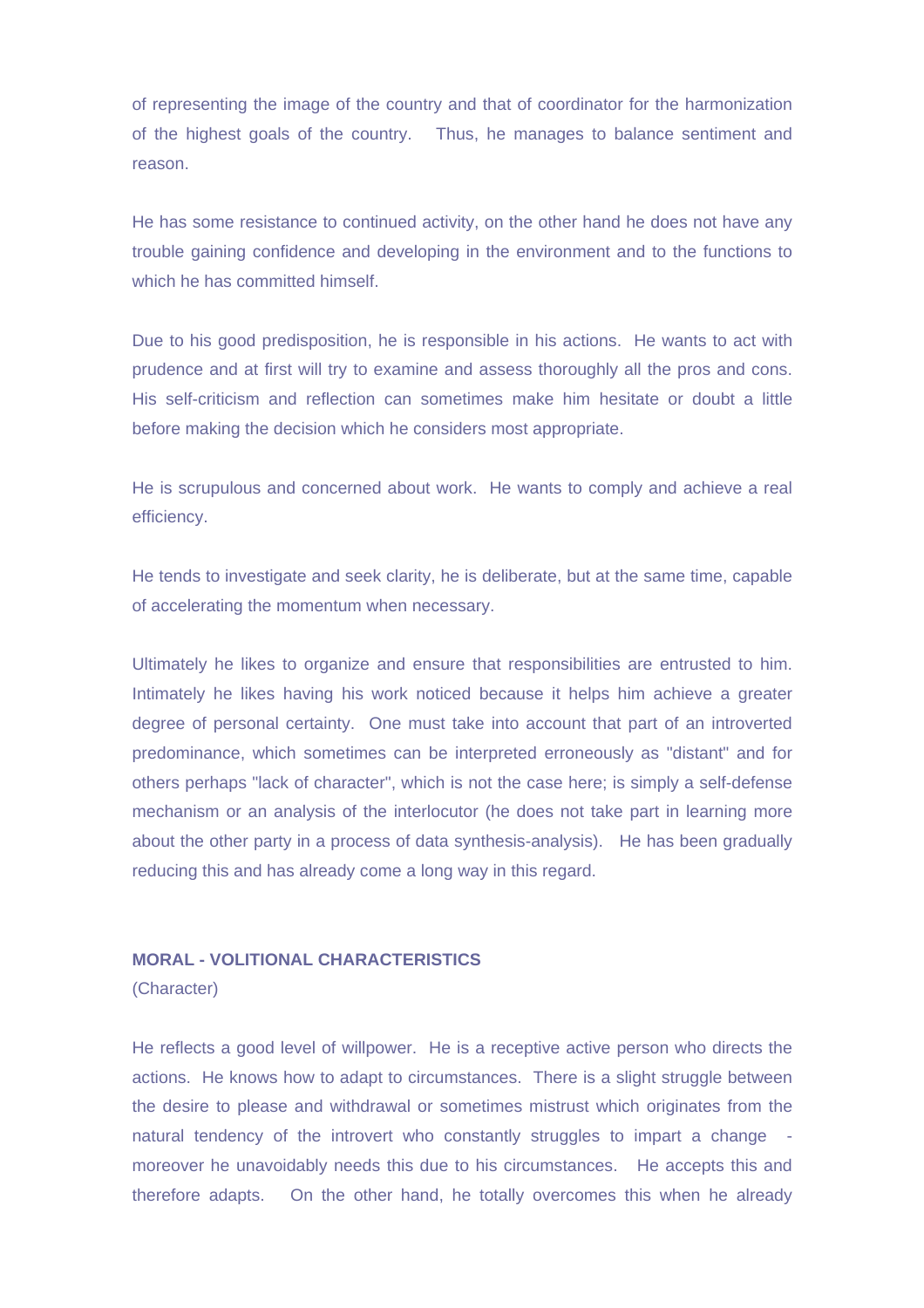knows the interlocutor a little bit, keeping in mind a certain critical sense motivated by the initial distrust which has already been mentioned.

Formality and a certain image of distinction attract him. He gives the impression that he still needs to preserve his Independence, and at times, contact criterion. His feeling is sufficiently sensitive to his social and professional duties. He is a person who respects others, without losing his dignity and with a tendency to clarity. He is an enemy of confusing complications and in any case, besides the already mentioned critical sense, he has a strong tendency for psychological analysis.

He has the capacity to achieve and a prominent sense of ethics. He is a person who can distinguish between his and that of others, he is discerning among that which corresponds, including his rights and those of others. His sense of justice is highly balanced and he is sincerely concerned about its effectiveness and the need for it and its effective social implementation.

He wants to be honest, even taking into account some suppression of self-monitoring by formalism and the need to give the impression of perfectionism, in order to appear to have greater security in his personality. But in general, he tends to spontaneity in his expressions of basic convictions or guideline fundamentals.

He has the possibility to persuade or change the mood to understanding. As said, he is sociable but due to his nature of initial introversion he would be more comfortable in an office or a laboratory or even in an activity where he would be with the same trusted people every day, more that in a job where he is required to see new faces every day. Thanks to his willpower, empathy and predisposition to his social mission, he adapts without any problems and puts his intuition to work in his social contacts.

In general and due to his ethics assimilation, he values the others without any prejudices, he does not discriminate and he demonstrates an open mind. Up to a certain extent he is progressive and clearly innovative, which sometimes makes him look somewhat critical and even rebellious, including against his own organization if it does not meet the minimum quality in terms of enforceable responsibilities.

Thus we could say that he has discovered in himself the ability to tune his own needs into those of others without losing his own individuality and self-control. This is also supported not only by his remarkable intuition but by his successful empathy; he manages to be able to be understood by others in a natural way. On the other hand,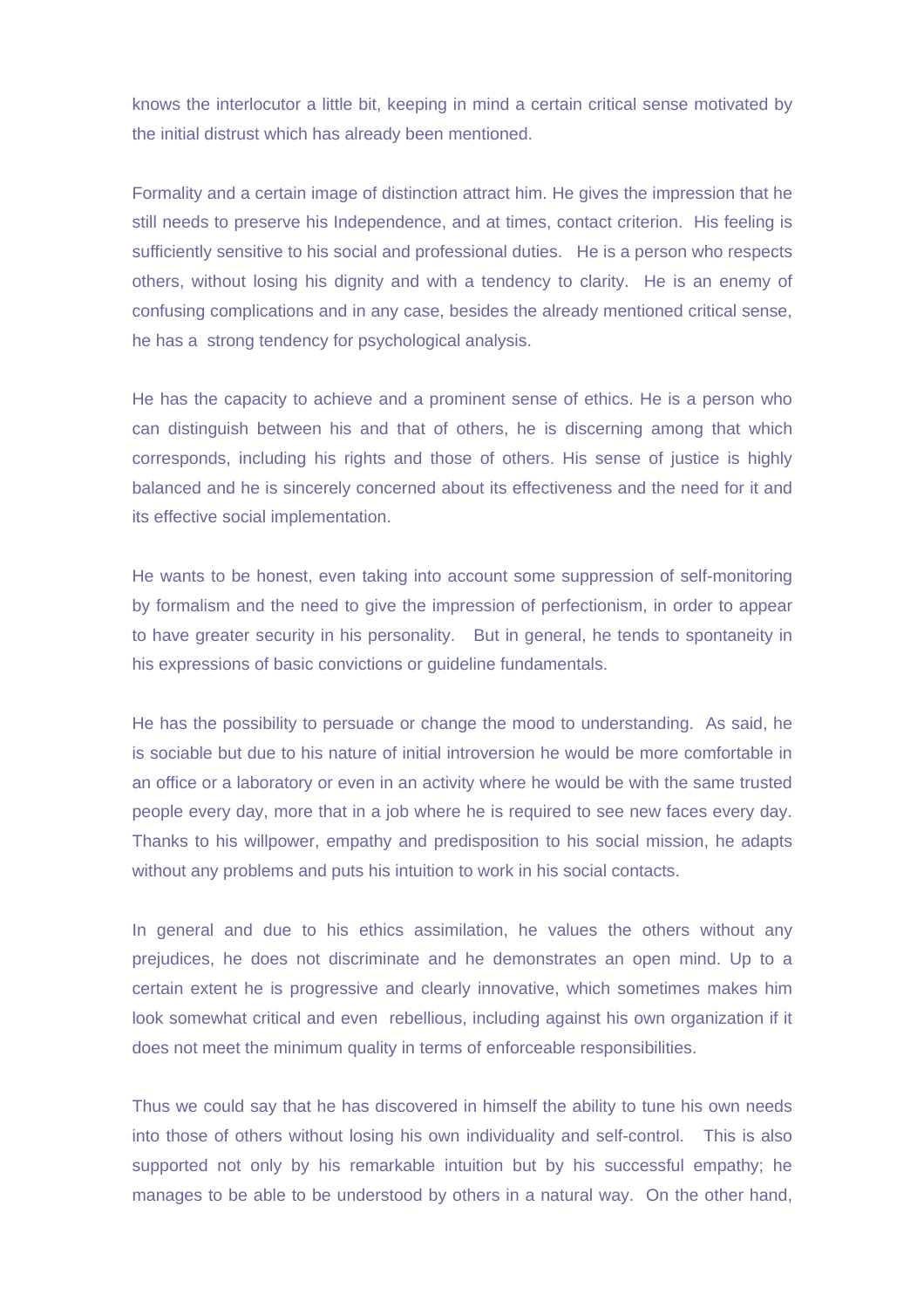he is a definite enemy of the artifices and dishonest manipulations; he has a commendable sense of honesty and service to the society. Perhaps it is his goal of participating in an extraordinary mission which potentiates his capacity to neutralize his initial limitations and has helped him achieve the integration of personality on the road to "Integrated Adult" as we say in terms of Transactional Analysis.

## **MENTAL AND INTELLECTUAL CHARACTERISTICS**

His intellectual level is high; he has clarity in ideas and good judgment. Conscious activity, well developed discriminating function, objective and easily able to immediately grasp the essence of a matter, simplifies and gets to the point, manages to extract immediate concepts and develop a synthesis. Ability to sort his own ideas, logical and positive reasoning without rejecting its combination with the analytical capacity and also remarkable unconscious intuition. He achieves then a notable function of synthesis-analysis, and although his emotionality is also linked to the artistic world in a combination of rational pursuit of aesthetics with the manifestation of beauty by expression of the spirit, that bring him closer also to critical skills in art, his sense of reality is central to his mental development. It is not surprising that his thinking tends to innovation; he is attracted by wit and advancements that can help society. He has a positive and progressive vision, both socially and intellectually and at the same time also technically.

He observes the external reality prior to committing to a decision or a judgment. This favors his spirit of analysis, his intellectual curiosity, his critical ability and his focusing of attention on details.

He has capacity for attention, he understands the environment quite well although sometimes he is a little limited by focusing more on one section or restricted part than by an immediate global-cognitive vision. Remember that he is more intuitive and has more of a specialization and profoundness rather than general interests. But at the same time he is sufficiently perceptive and receptive. Despite his initial distrust and being "on guard", he demonstrates an empathetic capacity and knows how to join the useful with the pleasant. His capacity to contemporize (adaptation, comprehension and compromise) is the result of a good psychological attraction.

He is affable and empathetic and at the same time tends to be simple (in spite of his interiorized pride and the necessity for a formal appearance). In general, due to his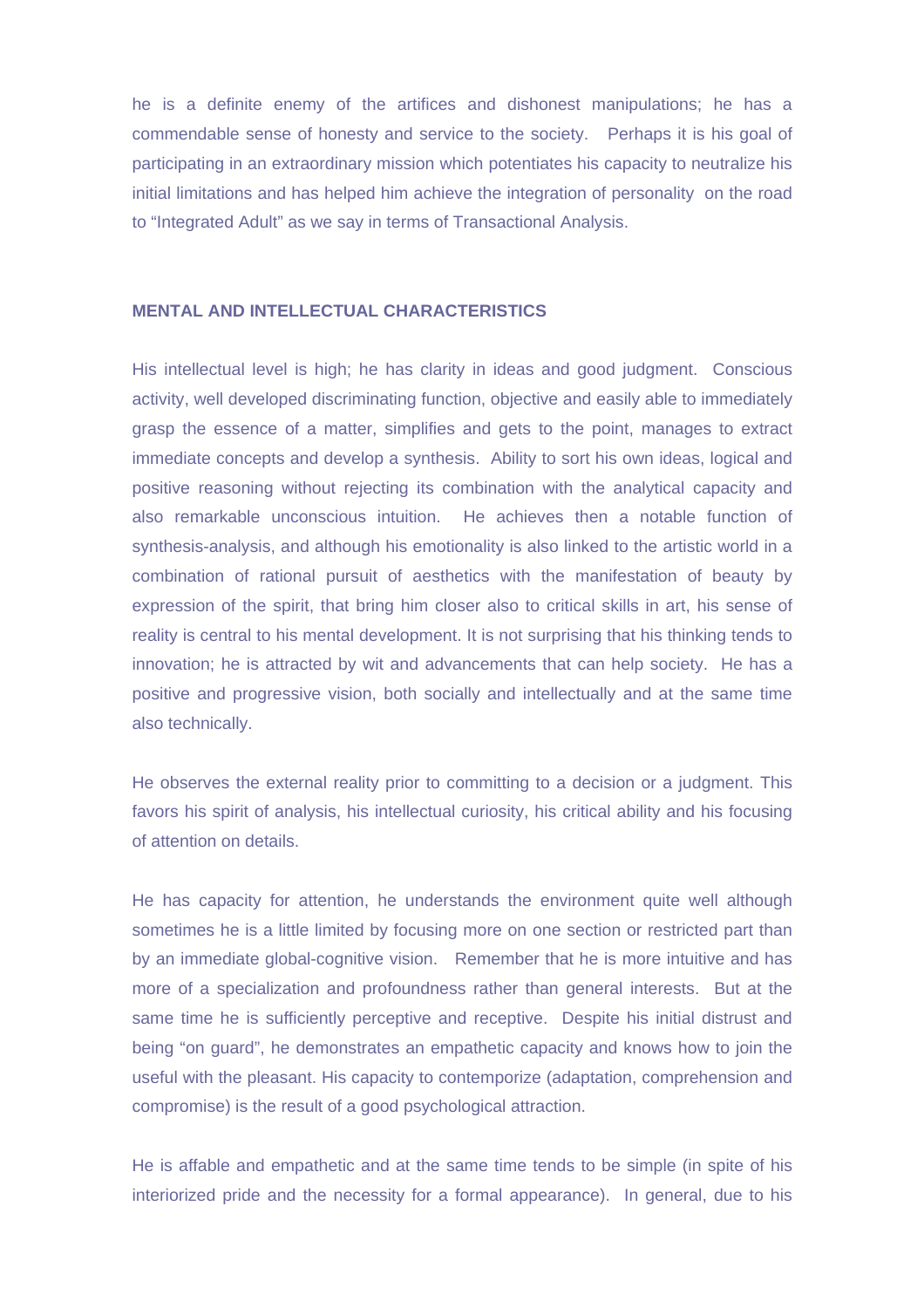intelligence and socialness he has faculties for observation and perception and the ability to easily adapt to tasks and people.

He tends to specialization and to delve into the issues, but without losing the global and situational realism. His quest for originality is also appreciable, the need for formalism has another positive facet which is that of the creative image, in this sense, good ideas can also arise.



# **SYNTHESIS OF THE BASIC PERSONALITY TRAITS**

He is an active person who distributes his psychophysical energy very well. He likes activity and the challenge of reaching goals, with a balanced and realistic sense of ambition. He does not lose mature control of the practical vision and objective reality.

His ability for self-control and reflection compensate for his temperament. His initial tendency to nervous introvert that emphasizes intuition, but on the negative side could cause some anxiety or insecurity, is neutralized by the major burden of bilous temperament that helps to engage him firmly in the comptetive field, with a certain balance from the hot-blooded part which facilitates his socialness. Likewise we observe in TA (Transactional Analysis) terms how the "Child" part with predominance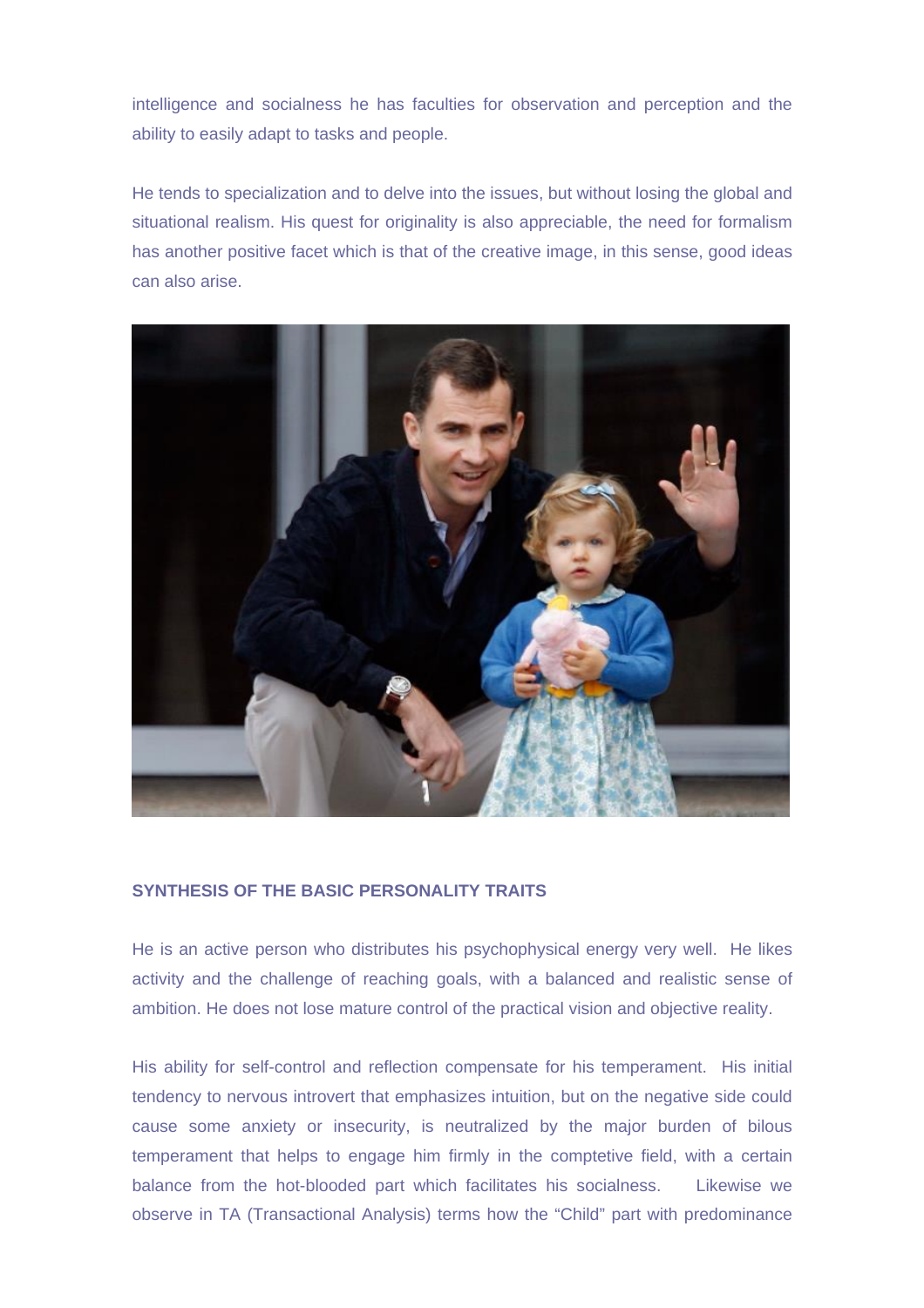of "Adapted Child" or "Sentimental" character has taken the directives of the "Adult" and has been converted into the real conductor of his personality, hence the evolution towards Integrated Adult, and thus the ability for his personality to be constructive and beneficial in social work.

From the moral - volitional viewpoint (willpower) and intellectual-mental, a high level of "willpower" is emphasized in his personality. On one hand his assessment of the facts and opinions is based on observations and verifications, or on sensible appraisals; on the other hand, his regulated imagination limits the facts to their fair proportions, but without losing his creative power (expressive and suggestive forces). In the end his thinking is influenced by reason, by the essence, not by subjectivity or by prejudice. He also has a speculative capacity (reason, theory, synthesis, sagacity and criticism), which empowers his technical abilities and his practical or specific intelligence in addition to that of the abstract.

In general, he is a good observer, especially in social situations and ones of innovation. That is why his intelligence, with some subtlety, feels the need to discover and at the same time to intervene in the things or in the facts in order to capture the social-human sense of what every thing and every behavior really means, the value of a sign or symbol from a deep analysis.

His tendency to organize and adopt a hierarchy of values is important. His ethical standards, integrity, sense of responsibility and at the same time his objective intelligence make him fully aware of the value of each thing or matter and the importance that he must dedicate to each moment or sequence despite the multiple activities that he must carry out. This intellectual function, supported by his willpower, helps him know the priorities and better adapt to circumstances while carrying out his goals.

Ratifying the evidence of his development towards the "Integrated Adult" of TA, we can conclude that thanks to his capacity to sacrifice himself and delay gratification, and at the same time his capacity for understanding and putting himself in the place of others, he enjoys a good level of emotional intelligence.

\* \* \*

www.grafoanalisis.com